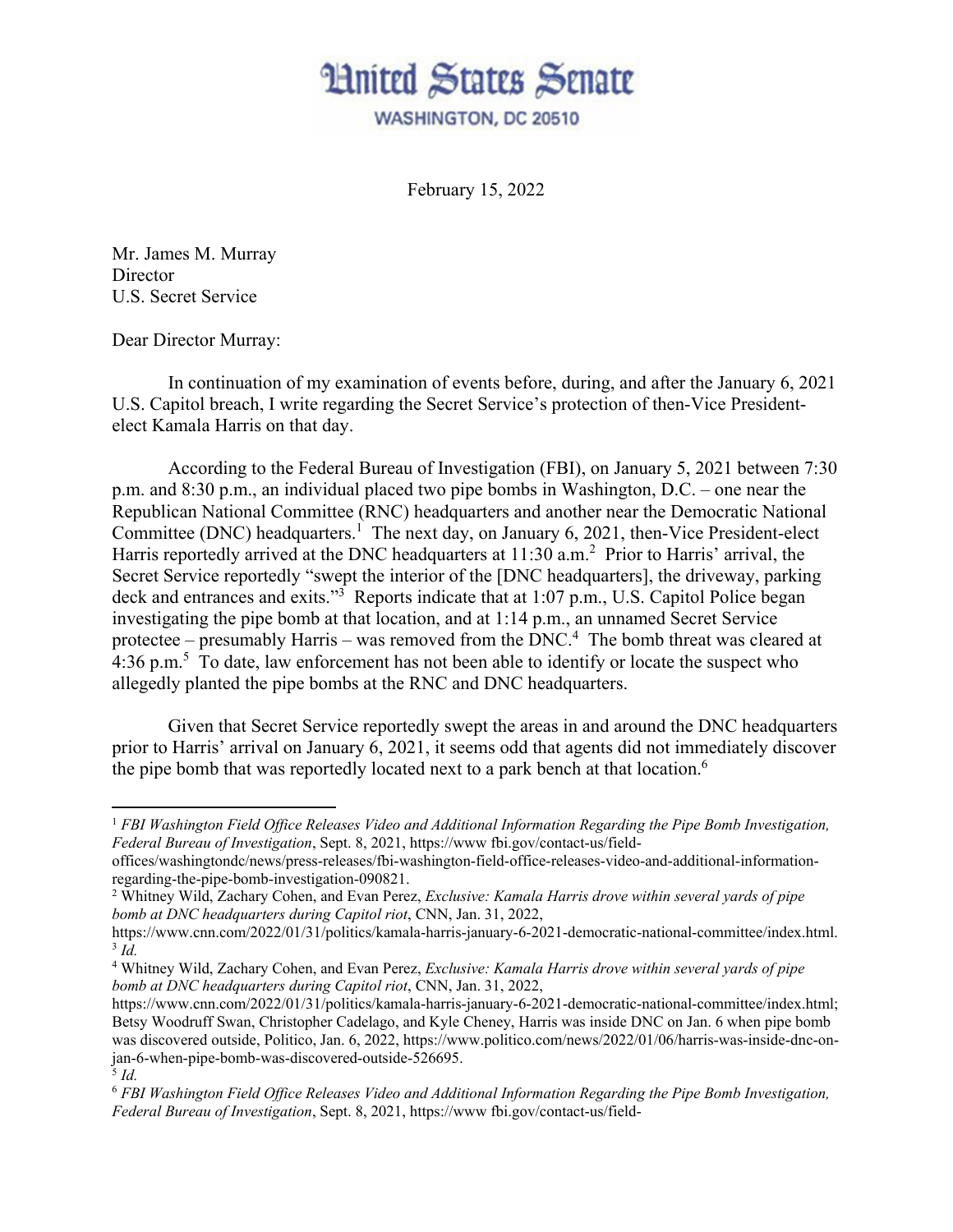Mr. James M. Murray February 15, 2022 Page 2

Security footage of pipe bomb suspect sitting on bench outside DNC headquarters on Jan. 5, 20217



In order to better understand this potential lapse in security, I request that you provide the following information:

- 1. When did the Secret Service conduct their sweep of the DNC headquarters prior to then-Vice President-elect Harris' arrival on January 6, 2021? What specific areas did Secret Service sweep in and around the DNC headquarters?
- 2. Please explain why Secret Service did not discover the pipe bomb reportedly located "next to a park bench" near the DNC headquarters during their sweep?<sup>8</sup>
- 3. Has Secret Service conducted an internal review of this potential lapse in security? If so, please provide all documents and communications associated with that review.
- 4. Has this potential lapse in security been referred to the Department of Homeland Security Office of Inspect General? If not, please explain why.

offices/washingtondc/news/press-releases/fbi-washington-field-office-releases-video-and-additional-informationregarding-the-pipe-bomb-investigation-090821.

<sup>&</sup>lt;sup>7</sup> Screenshot of security footage, January 5 Pipe Bomb Investigation: Footage of Suspect, Federal Bureau of Investigation, YouTube, Aug. 9, 2021, at 00:50, https://www.youtube.com/watch?v=GNmjMIyoxHo&t=3s.

<sup>&</sup>lt;sup>8</sup> FBI Washington Field Office Releases Video and Additional Information Regarding the Pipe Bomb Investigation, Federal Bureau of Investigation, Sept. 8, 2021, https://www.fbi.gov/contact-us/field-

offices/washingtondc/news/press-releases/fbi-washington-field-office-releases-video-and-additional-informationregarding-the-pipe-bomb-investigation-090821.